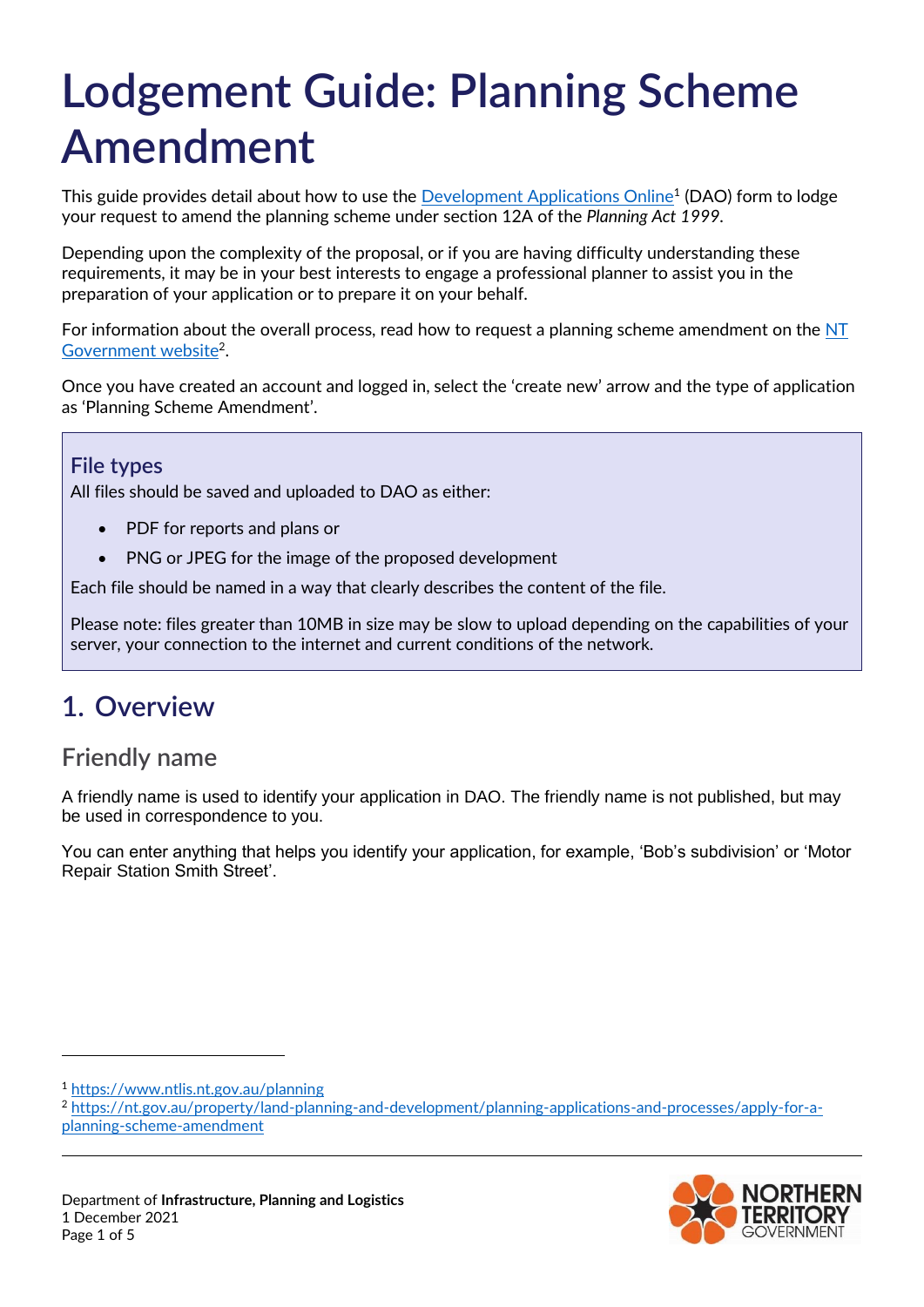# **2. Proposed amendment information**

## **Planning Scheme Amendment Information**

Select the type of planning scheme amendment you are requesting from the drop down list.

- Rezoning: where you are requesting to change the land use zoning of the affected parcel/s.
- Policy and rezoning: where you are requesting to change the planning rules and also change the land use zoning of the affected parcel/s, ie amend an area plan and rezone land.
- Policy: where you are requesting to change the planning rules.

The type of planning scheme amendment you select will prompt you to provide some or all of the following information:

## **Policy affected**

If your proposal includes a change to policy, you will need to identify the relevant policy, ie the NT Planning Scheme 2020, or the specific strategic land use plan.

## **Location of proposed development**

If your proposal affects a parcel/s of land, you will need to add the property to the application. Search for your property and add it to the application using "add location" button.

You can add more than one property if your proposal involves multiple parcels.

#### **Land owner information**

Any person may request that the Minister amend the planning scheme. If you are not the owner of the land it is strongly recommended that you provide written authorisation from the owner/s to lodge the application.

## **Owner's authorisation**

If the land is owned by a company or body corporate, authorisation should be obtained from the company director/s (on company letterhead or under company seal) or from the body corporate.

If the land is owned by more than one person or company, authorisation should be obtained from each person or company named on the title.

# **3. Applicant information**

## **Contact**

You must nominate one person as the contact for your application.

All correspondence for your application will go to the nominated contact.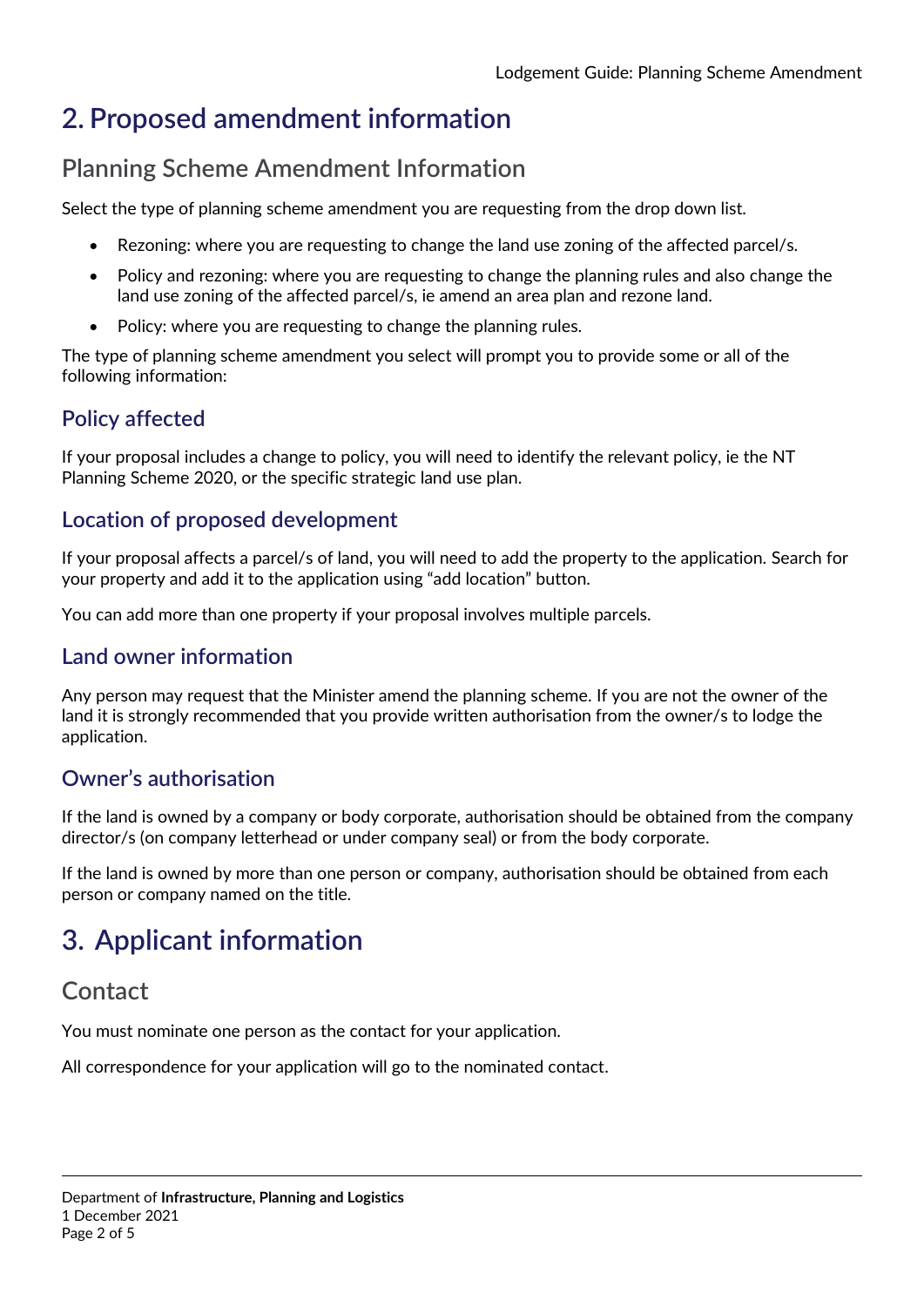## **Applicant**

The applicant name will appear on any advertising and reports that may be required during the application process.

The applicant may be the same person as the contact.

## **Add additional applicant**

More than one applicant may be added using the "Add Additional Applicant" button.

## **Planning office**

You should select the Lands Planning office closest to where your proposal is located. If your proposal is only related to policy, please select Darwin.

# **4. Proposal details**

## **Proposal**

## **Brief Description of Proposed Amendment**

Briefly describe the nature of your proposed amendment. This could be as simple as 'rezone from Zone LR to Zone LMR' or 'include a new overlay'.

## **Proposed zones**

If your proposal includes rezoning land, use the 'add proposed zone' button to add the proposed zone. Additional proposed zones may be added by using the button again.

## **Proposed Amendment Report**

Any request to the Minister to amend a planning scheme must include a written statement that provides adequately detailed information on the following points:

| <b>SECTION OF</b><br><b>THE PLANNING</b><br><b>ACT 1999</b> | <b>MATTERS TO BE ADDRESSED IN REQUEST TO MINISTER</b>                                                                                                                                             |
|-------------------------------------------------------------|---------------------------------------------------------------------------------------------------------------------------------------------------------------------------------------------------|
| 12A(2)(a)                                                   | An explanation of the proposed amendment                                                                                                                                                          |
|                                                             | For example, is the proposed amendment a rezoning of land, amendment to a clause<br>in the planning scheme, or introduction of or changes to an existing component of<br>the Strategic Framework? |
| 12A(2)(b)                                                   | A statement of the purpose of the proposed amendment and its desired effect<br>For example, discuss the strategic intent of the proposal and how the proposal fits                                |
|                                                             | within the broader strategic planning intention for the area / region / NT, and<br>demonstrate the need for the intended use in the proposed location.                                            |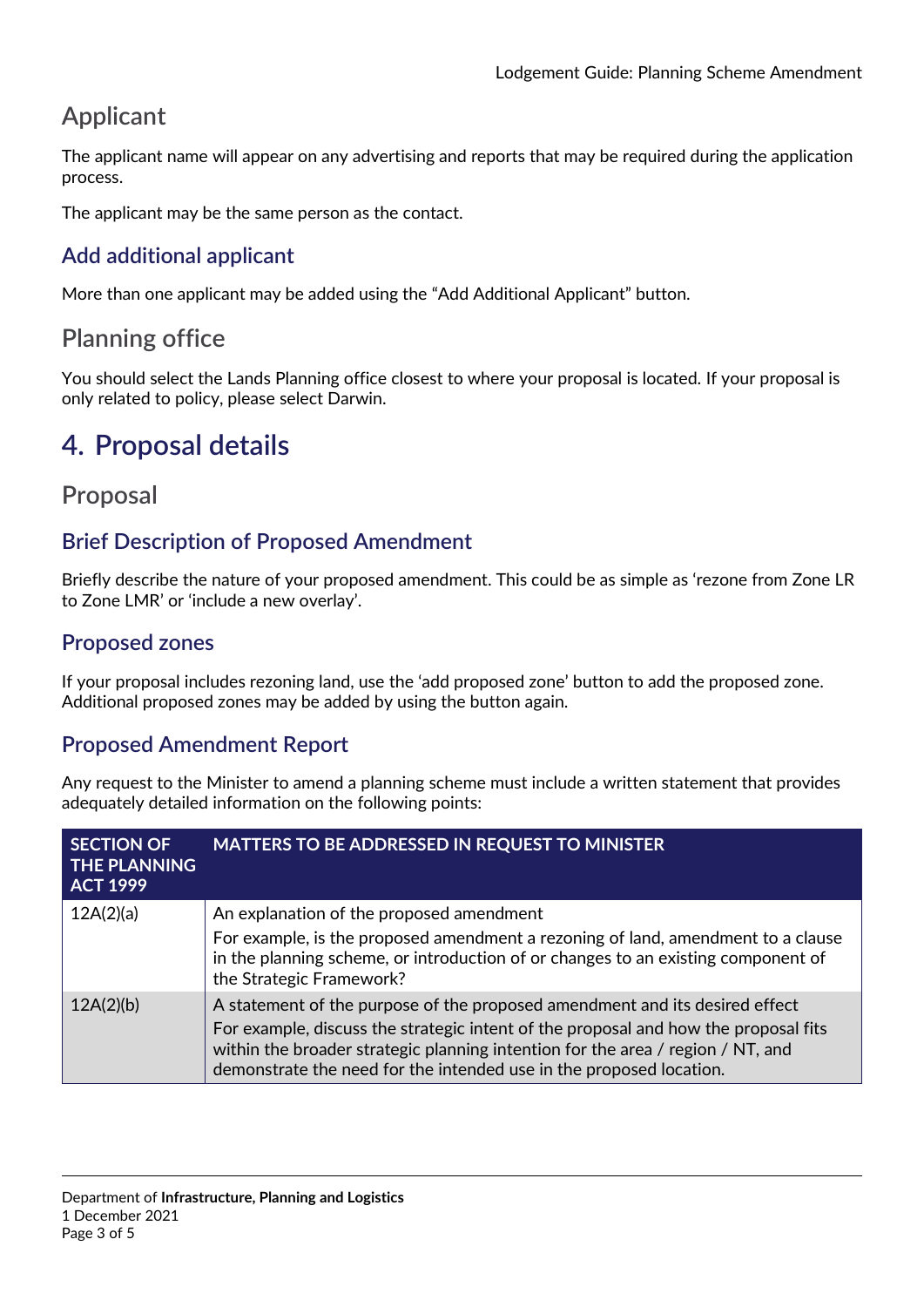| 12A(2)(c) | An assessment of the proposed amendment with respect to the matters to be<br>considered by the Minister under section 13(1):                                       |
|-----------|--------------------------------------------------------------------------------------------------------------------------------------------------------------------|
|           | whether the proposed amendment promotes the purpose and objectives of the<br>(a)<br>Planning Act 1999;                                                             |
|           | (b) whether the proposed amendment, other than a proposed amendment to a<br>strategic framework, is contrary to any strategic framework in the planning<br>scheme; |
|           | whether the proposed amendment is within a declared class of amendments that<br>(c)<br>do not require exhibition;                                                  |
|           | (d) whether the proposed amendment is not significant enough to require<br>exhibition;                                                                             |
|           | the merits of the proposed amendment and whether the amendment is in the<br>(e) -<br>public interest;                                                              |
|           | any other matters that are relevant to the Minister's consideration of the<br>(g)<br>proposal.                                                                     |
| 12A(2)(d) | The details of any community consultation conducted, or to be conducted, in addition<br>to the consultation required under the Planning Act 1999.                  |

You should also consider:

- including specific reference to any existing land use plans, land use objectives, area plans, policy or reference documents that relate to the location and/or type of development;
- including diagrams that demonstrate existing and proposed zones, land use structure changes, and any proposed changes to text;
- if applicable, demonstrating the suitability of the land to support future development as intended by the proposed amendment;
- if applicable, demonstrating that the infrastructure in the area is capable of supporting future development as intended by the proposed amendment; and
- if there is potential for the proposed amendment to set a precedent for the surrounding area.

## **Supporting documents**

You may wish to provide additional documents, studies or plans to support your application. These can be included in the Supporting Documents section.

#### **Image of Proposed Development**

If your proposal includes the rezoning of land, you must provide an indicative image of your proposal.

Should the Minister determine to continue consideration of your proposal by placing it on public exhibition, this image will be displayed on your yellow sign and alongside the application details on the online planning notices.

The image should be reflective of the proposed amendment and/or potential development and could include a proposed or comparative zoning plan, perspective, or elevation.

The resolution of the image should be sufficient to be legible if printed at an A4 size.